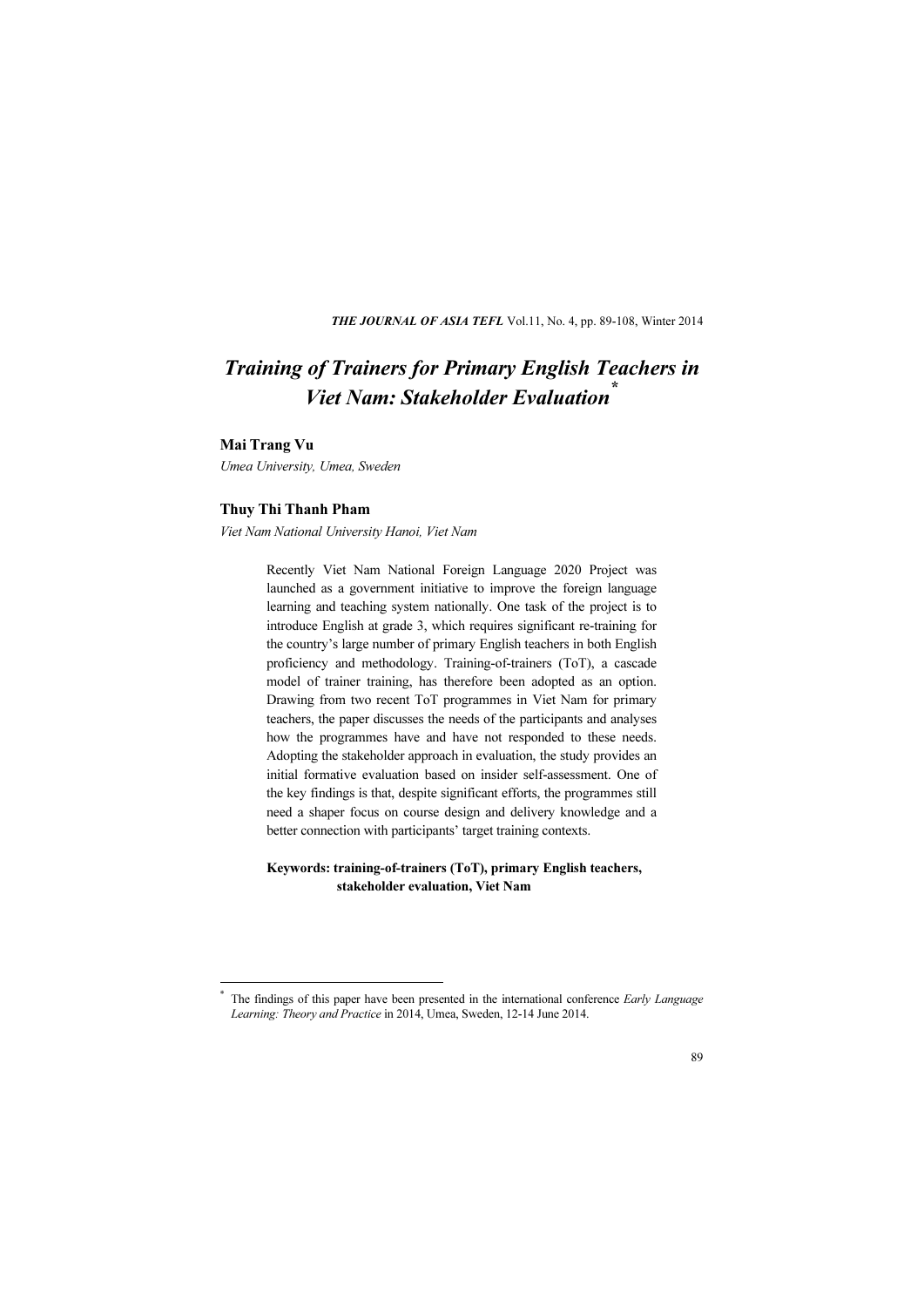#### Introduction

In Viet Nam as in many other countries, English is now regarded as the key constituent in economic development and international competitiveness. English has been the dominant foreign language choice at school system preferred by 98 per cent of Vietnamese students (Vietnamnet, 2013).

In response to this, Viet Nam National Foreign Language 2020 Project (NFL2020) was launched during 2010-2011 as an initiative by the government to improve the foreign language learning and teaching system nationally (Government of Viet Nam, Decision 1400/QD-TTg, 2008). One task of the project is to introduce English at grade 3 as a compulsory subject (previously grade 6), which in turn requires significant re-training for the country's primary English teachers. It is estimated that 24,000 primary English teachers will need to be trained or retrained by 2018 (Vietnamnet, 2011). A short course hence was developed consisting of two components: English proficiency and Teaching English to Young Learners TEYL. After the course primary English teachers need to pass an English exam and obtain a TEYL certificate.

In order to prepare for the TEYL methodology course, a cascade model of training-of-trainers has been adopted by Viet Nam NFL2020 as an option since 2011. In training-of-trainers (ToT), a small number of participants receive training from key trainers and become qualified trainers themselves (at Tier 1 level), returning to their own contexts to train future primary English teachers (Tier 2). Within Tier 1, two ToT programmes were designed: one programme as a national model and others as regional programmes (Figure 1).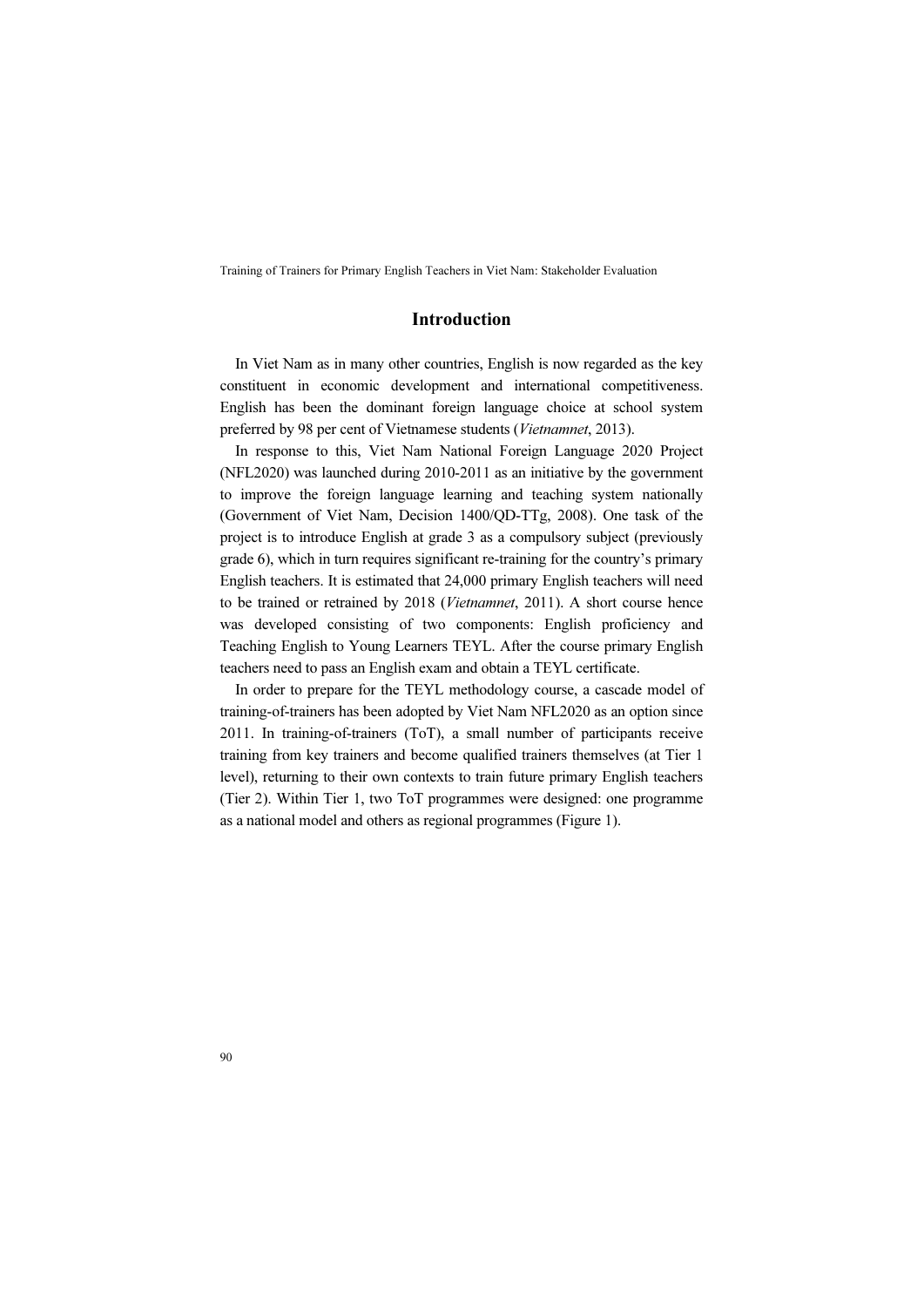

Figure 1. Course structure for primary English teacher training in Viet Nam

## The Study

This study looks at two ToT programmes (Tier 1) for primary teacher training (PToT) in Viet Nam: the national model (P1), and one programme developed by a regional university (P2) adopting the structure of P1 with slight adjustments.

After two years of the implementation of primary English teacher re-training, currently Viet Nam NFL2020 is conducting an impact evaluation (Viet Nam Ministry of Education, Decision No.4500/QĐ-BGĐT, 2013); however the focus is on primary teacher training programs (Tier 2) and not the training-oftrainers (Tier 1). Yet it is necessary to evaluate these PToT programs on their own rights since they can be considered the 'seed' for the primary English teacher training programs. In addition, as with most learning and instructional programmes, PToT programs need feedback during the process that will enable the training to undergo regular evaluation and revision (Reinbold, 2013). With these considerations the paper provides a formative evaluation of the two PToT programs in question based on insider self-assessment. The insights the study offers, with the aim of informing course organisers, will be helpful especially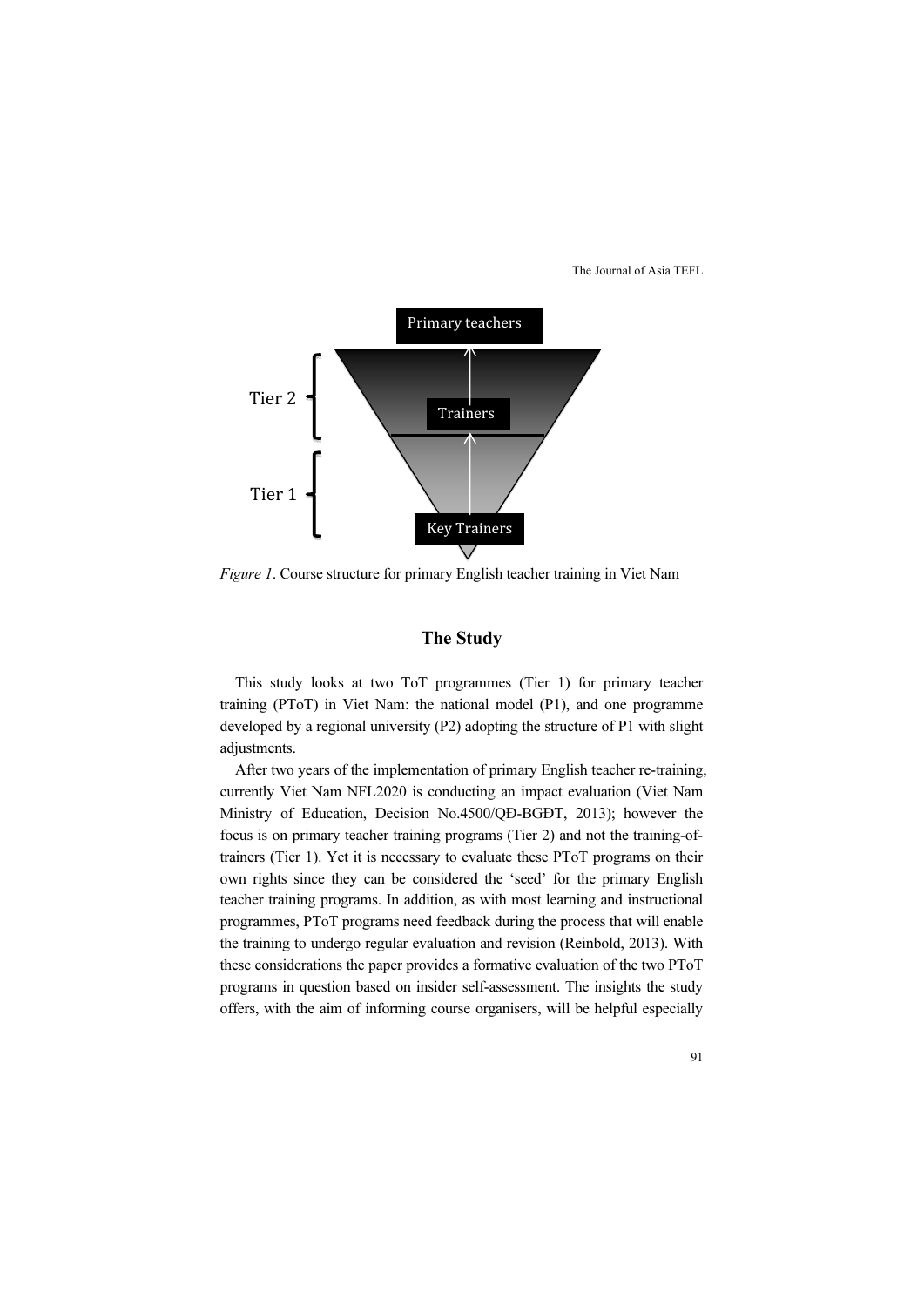since P2 programs are currently implemented in Viet Nam. The findings will also be useful for other similar contexts undertaking large-scale primary English teacher training.

#### Methodology

ToT program evaluation has been approached differently in literature. For example, Yolsal et al. (2003) conducted an evaluation on ToT programs for university teachers in medical education in Turkey using questionnaires and discussions for participants during and after the course. The assessment questions were on the contents of the course and the performance of the key trainers. Also relying on questionnaires, Shah, Varia, Rahul and Jain (2012) focused on participant knowledge improvement when they evaluated the ToT framework in a public health program in India. In their research, participants filled pre- and post-test questionnaires and the scores were compared to measure how much knowledge had been obtained. In the field of English language teaching, evaluating a trainer training program in China, Hong (2012) did not rely on participants' feedback but he reflected on the lessons learnt from project implementation: participant selection, budget management, and project sustainability.

Our research contributes to the literature on ToT program evaluation in that it takes into account the views of different parties involved in the educational project while considering both the ideal, theoretical aspect of the project and the actual aspect of implementing it. Adopting a stakeholder approach, the research emphasizes the interplay between different voices. Stakeholder approach acknowledges the power and authority of all stakeholders in the planning and implementation (Kiely, 2012). As such, all stakeholders will be able to take part in the shaping of reality because "the practicalities and possibilities of practice should inform policy development and lead the change process" (Kiely, 2012, p.80). In our study, our particular interests are the evaluative insights of insider stakeholders, those who participate in the project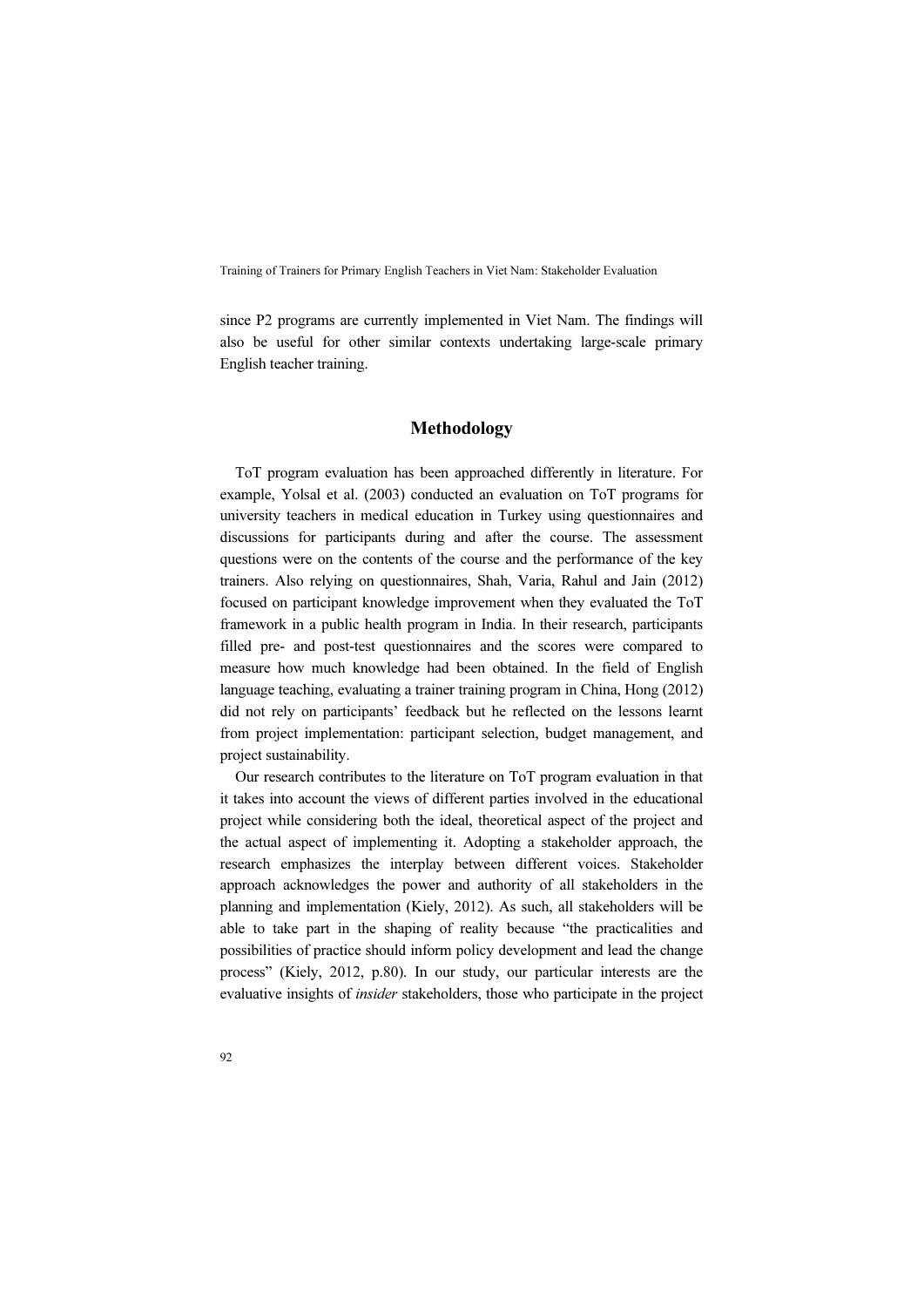activities in three ways: in planning, implementing, or benefiting (Alderson & Scott 1992, as cited in Kiely 2012, p.81). The insider stakeholder views studied in our research are from ourselves as ToT program developers (the authors have been involving in the development of these PToT program as well as other projects by Viet Nam NFL2020), and from the PToT course participants. Evaluation from developer perspective will be based on a conceptualization framework on ToT we developed from literature (the ideal aspect), whereas the evaluation from participant perspective will be their reflection on whether the course has met their particular expectations and needs (the actual aspect).

The study is a small-scaled qualitative on-going assessment rather than a summative, end-of-term evaluation measuring universal impacts. We believe that the rich data from qualitative method (Cohen, Manion, & Morrison, 2011), together with the triangulation from various sources of data used in this study will yield findings that will be useful for the decision-making and revision of the training design, development and implementation.

Three tasks were carried out in order to fulfill the aims of the research. First, a survey was conducted to get a picture of the reality of the current primary English classroom in Viet Nam. The reality survey is based on our assumption that PToT programs have two-fold goals – they target not only at the participants who will become trainers but also at the teachers who are trained by these trainers. We thus paid classroom visits to three primary schools, interviewed teachers, and studied secondary sources including related research and public media. The second task is to construct a framework conceptualising ToT elements drawing on prominent characteristics of ToT courses identified in literature. This framework serves as a reference point for our evaluation discussion from the viewpoint of programme developers. Our third task involves interviewing nine participants from the North and the South of Viet Nam who attended P1 and P2 to investigate the extent to which the courses have met their needs and expectations. The findings from these three tasks together inform our evaluation of the PToT programmes in question.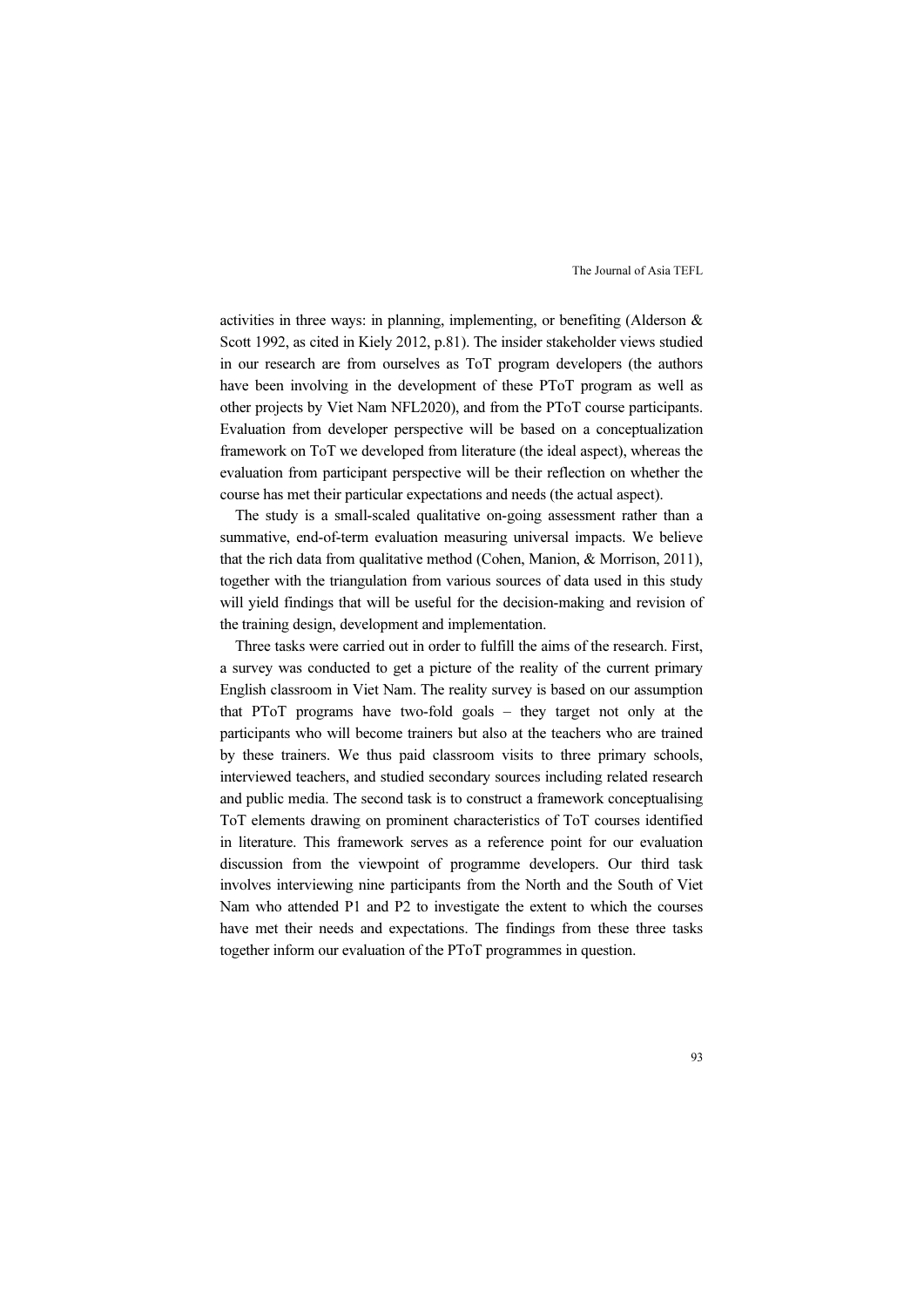## Primary English Language Teaching in Viet Nam: The Diverse Picture

English language teaching in Viet Nam has traditionally been characterised as being grammar-based and exam-oriented, with large classes, and lacking teaching facilities (Le & Barnard, 2009; Nguyen, 2013). In primary education, teacher quality has been identified as one major issue. Since there has been no formal college training programmes for primary English teachers in Viet Nam until recently (2011-2012), most practicing teachers, often trained to teach secondary level or higher, are perceived as lacking age-appropriate teaching methods (Viet Nam News, 2011). Also, according to the NFL2020 national screening report in 2013, 75% of primary English teachers do not meet language proficiency requirement (Saigongiaiphong, 2013).

However, the picture of reality can be described as being diverse. The landscape of English teaching in Viet Nam, including primary English teaching, seems to be an area where social equity plays an important shaping factor. The gap between urban and rural areas does not only exist in digital aspect (Nguyen, 2013), but also in teacher capabilities, student aptitude, and classroom facilities. Before NFL2020 Project, English has already been an optional subject at either grade 3 or even earlier in big cities in Viet Nam. By 2007 approximately 32.2% of the primary schools in the country were implementing Optional English Program (Nguyen, 2007). Studies by Pham (2011) and Khalifa, Nguyen and Walker (2012) suggest that in Hanoi and Ho Chi Minh City English teaching and learning conditions have been much improved with better qualified teachers, more age-appropriate teaching practices, and better equipped classrooms<sup>1</sup>.

 $\overline{a}$ 

<sup>&</sup>lt;sup>1</sup> Pham (2011) describes that most primary school in urban Hanoi have better conditions for teaching and learning including modern multimedia. From her study, it can be seen that although teaching effectiveness was limited by large class size, teachers are starting to use child-friendly teaching methodologies including games and contextualised practices. In Ho Chi Minh City, Intensive English Program has been implemented since 1998-1999 and in 2011-2012 two thirds of the total number of primary schools in the city has the program, according to the study by Khalifa, Nguyen, and Walker (2012). Students are assessed using international standard exams. Most students on this program are from more well-off families. Among the 113 primary teachers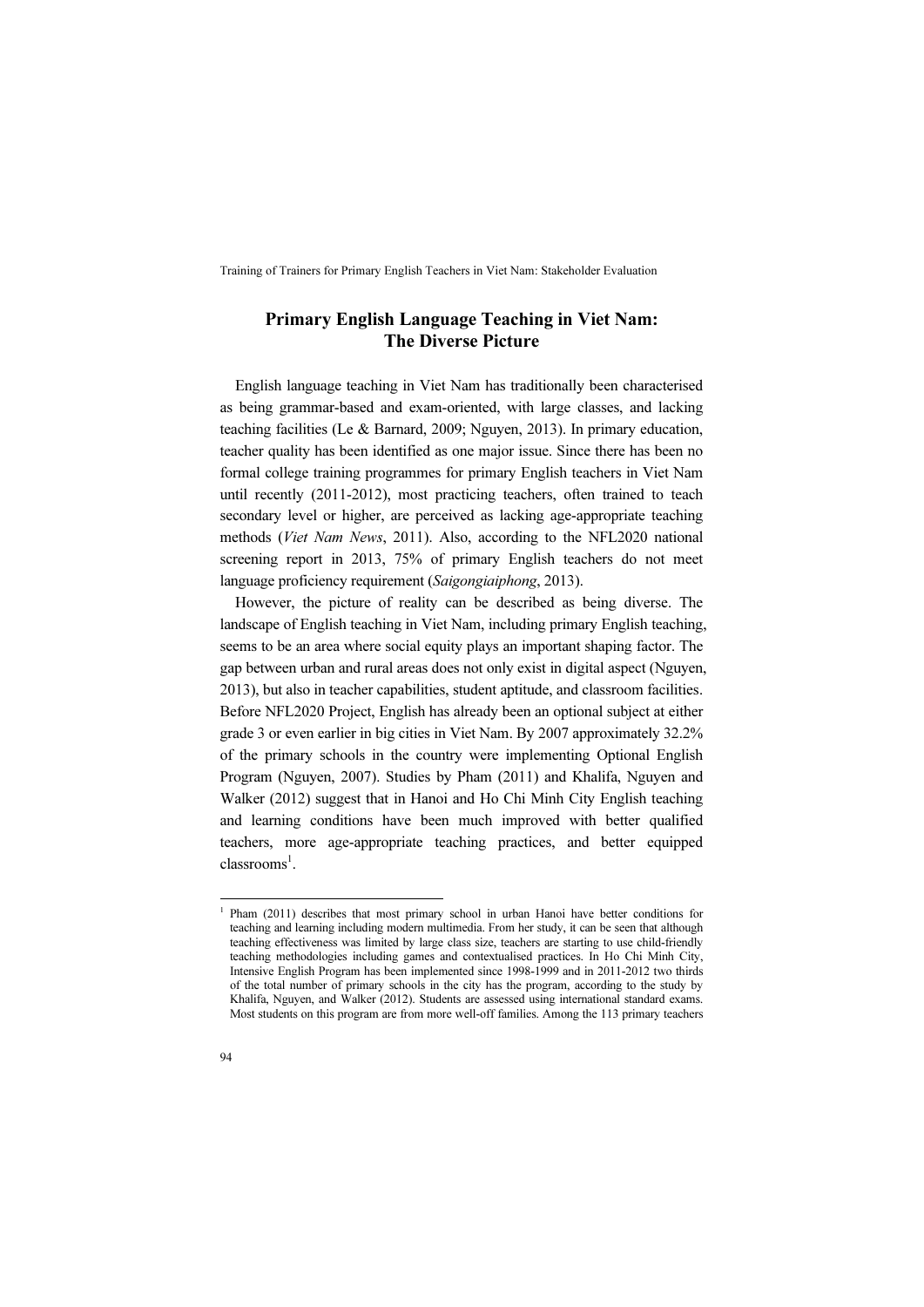For our study purpose we conducted five classroom observations in three primary schools in the central and suburban areas of Hanoi between April and May 2014. At these schools the starting grades for English are different, either in grade 1, 2, or 3, depending on whether English is an optional or compulsory subject. The textbooks used also differ: two schools use textbooks by international publishers while the third uses the new Ministry of Education's locally produced textbook. All classrooms are well-equipped with modern facilities including computers, interactive whiteboards, projector screen, and computer-lab. The focus of all lessons was on pronunciation, speaking, listening, and vocabulary. Despite the large number of students (50-60 students) and the rigid setting of rows of chairs and desks, all the teachers observed made their best in creating interactive learning through the use of games, competitions, pair/group work, role-play, with the aid of computerized animation. The learning motivation was high and fast-paced with students doing their tasks enthusiastically, and the teachers used simple English as the instructional language for 60-70%, sometimes even up to 80%, of the lessons. We then interviewed eight primary English teachers from these schools and from other surrounding provinces to get a better picture. Most of them have university or college education in pedagogy. Although they were not initially trained to be primary English teachers, they all have participated in numerous seminars and workshops on textbooks, new methods and techniques, and technology in teaching English provided by the Ministry of Education and their provincial Department of Education. They have also attended short courses offered by pedagogic universities, by their own schools, and by the British Council or the US Embassy.

In more remote, low-resource areas of the country the picture is, nevertheless, not that positive. For example, in the Mekong River Delta province of Tien Giang most primary schools do not have appropriate classroom conditions for English learning (Le, Nguyen, & Huynh, 2014). There is little out-of-class

 $\overline{a}$ 

studied, 81% have university education, 100% have teaching qualifications 48% of which have international teaching qualifications (TKT, CELTA, Delta). It was also noticed from their research that the teaching practices teachers are using include age appropriate strategies such as using rewards and smileys, interactive tasks, and assessment for learning.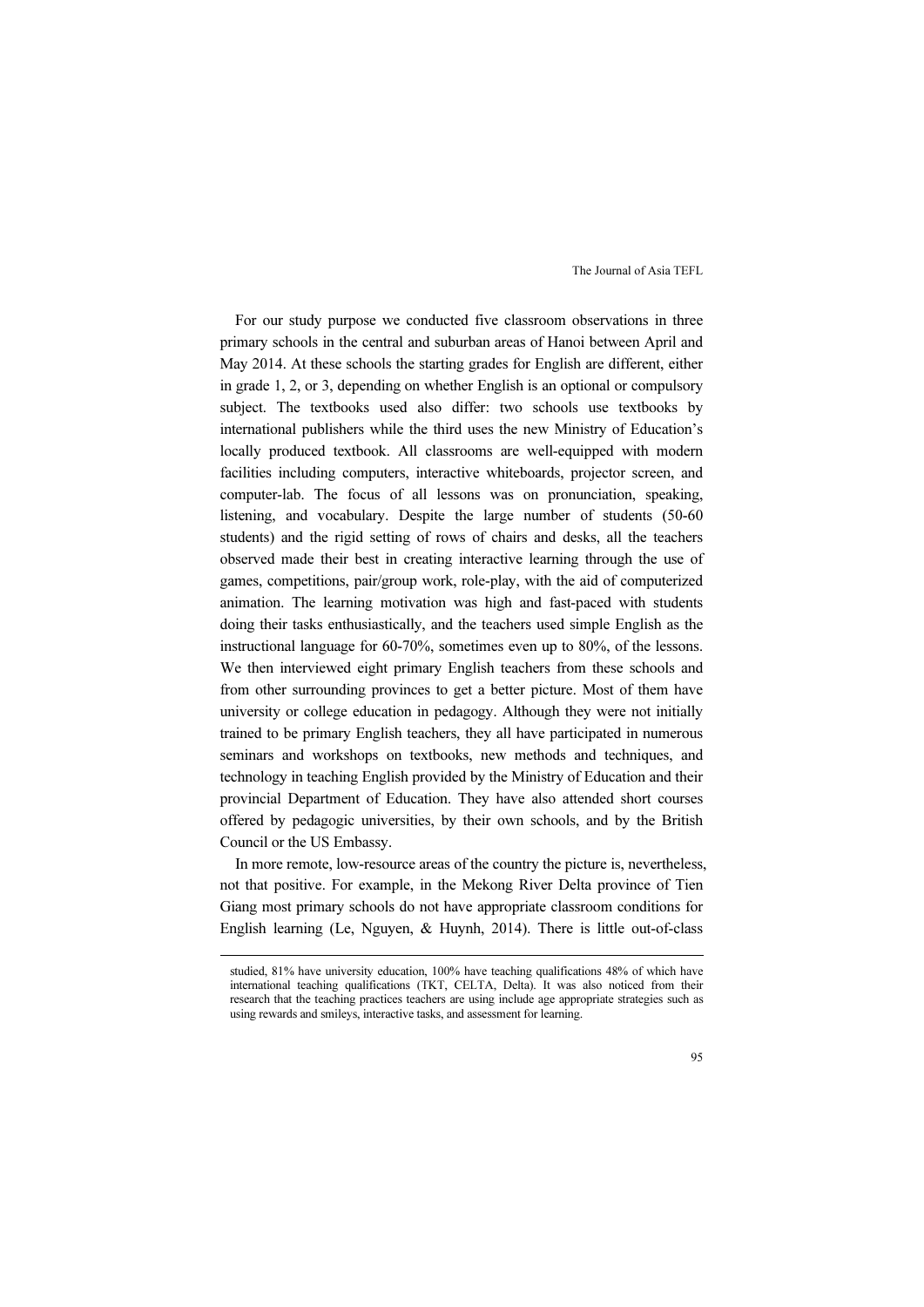exposure to English, and this also has a negative impact on teacher's proficiency skills. Within the national language screening for teachers in 2013, only 11% of primary English teachers in the province of An Giang passed the test (Tuoitre, 2013).

Again, the social-economic situation has significant impact on how English teaching and learning is shaped and the picture of reality needs to be seen from multiple angles. In urban areas of Viet Nam, the teaching and learning environment is currently much better and teachers are quite competent and doing their best to optimise conditions for learning.

### Training-of-trainers: Three Prominent Features

A ToT approach for professional training has been employed across a range of fields including education, communication, and medication as an effective, cost-efficient way to multiply the impact of a particular approach (Hong, 2012; Ray, Wilson, Wandersman, Mayer, & Katz 2012; Reinbold, 2013; Shah, Varia, Rahul, & Jain, 2012). As participants attending ToT programmes cascade what they learnt to a new audience, this converted pyramid model ensures training for many beneficiaries. ToT is often an option in countries where there is a need to train large numbers for the development of the service or industry (Dobson, 2007).

Regarding purpose, content structure, and implementation, ToT programs can be characterized as having three main features. Through an analysis of a number of ToT programs (Dobson, 2007; Hawkins & Catalano, 2004; Hong, 2012; Ray et al., 2012; Reinbold, 2013), we found that ToT's foremost aim tends to be capacity building. In ToT the targeted goals often go beyond the immediate achievement of participants: they are expected to obtain the knowledge and skills needed in order to effectively and confidently train others (Ray et al., 2012). In other words, the expertise transferred through ToT is not only the ownership of particular content knowledge but also the capacity to further cascade that knowledge.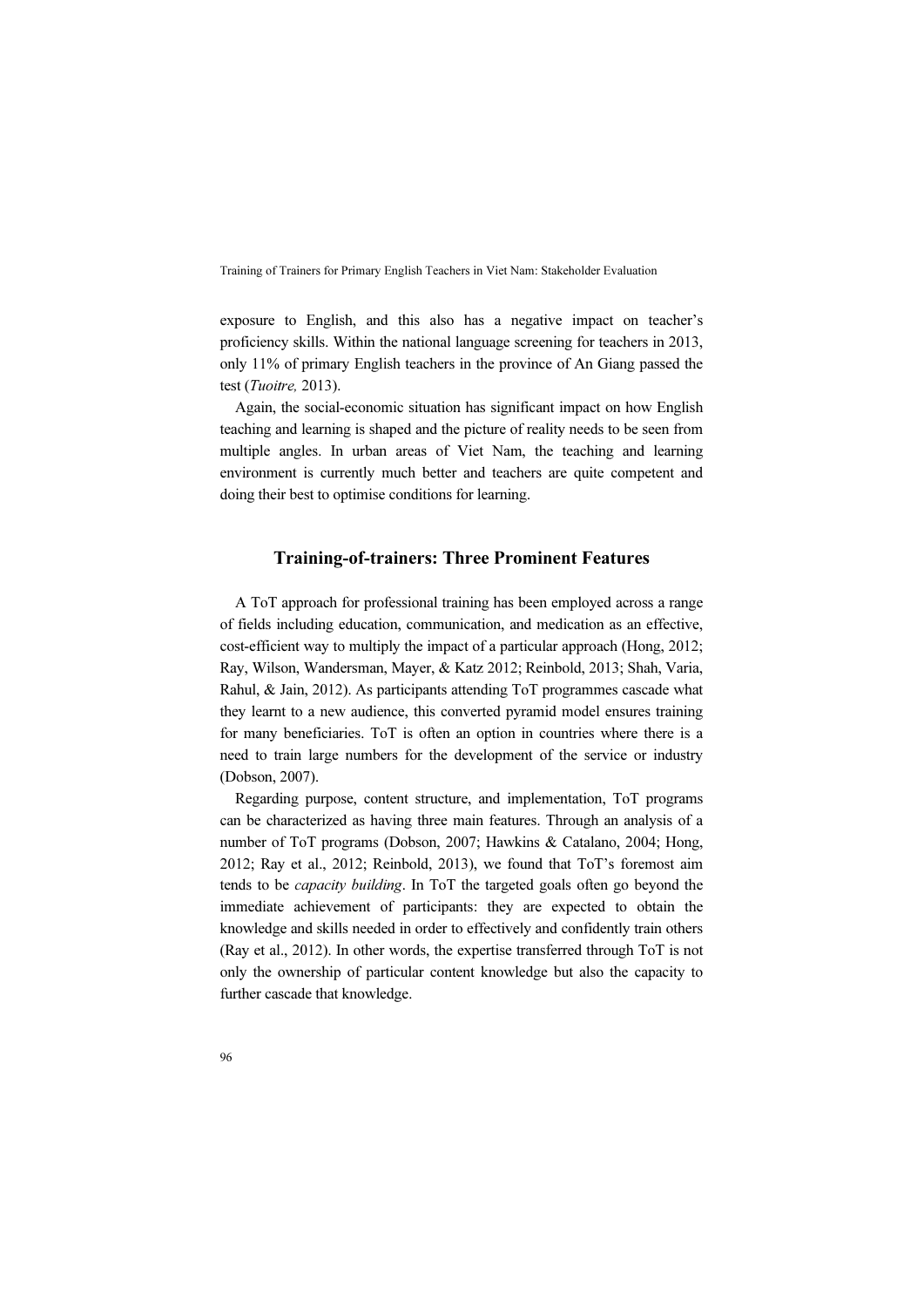This aspect of capacity building of ToT accommodates the next feature of ToT courses: they often combine knowledge and skills, and theory and practice. In the ToT course syllabus we studied, learning goals are often formulated in these two binaries: the background knowledge, skills and practical experience; concepts and techniques contained in the training; instructional design and learning theory and hands-on delivery experience. For example, the goals are put as: "to give new trainers the background knowledge, skills and practical experience" (Hawkins & Catalano, 2004, pp.1-2), teacher trainers need to consider providing the knowledge of "What we teach" and "How we teach" (Dobson, 2007, p. 99), "ToT participants need to achieve an adequate level of expertise in the concepts and techniques contained in the training" (Ray et al., 2012, p. 416), instructors/trainers need to be provided with "instructional design and learning theory and enough hands-on experience in delivering instruction" (Reinbold, 2013, p. 244). ToT thus interprets its goal of building capacity through prioritising both trainer's expertise achievement and their ability to successfully transfer the expertise to others.

Given this second feature, participants on ToT programmes are often expected to fulfil different roles: they need to acquire the knowledge and demonstrate the skills targeted, while taking a lead role in passing on this expertise. Consequently, in developing and implementing ToT programmes needs analysis, support and follow-up, and evaluation are often emphasised. Besides an alignment with external required goals (Luneta, 2012), proper participant selection and local needs analysis are crucial for later success of the training (Hawkins & Catalano, 2004; Hong, 2012). On-going review and evaluation, including follow-up, when happening continuously will help improve the programme and provide just-in-time, built-in support and facilitation to trainees during their training (Hawkins & Catalano, 2004) and when they try out new practices (Hayes, 2012). Continuous support for participants can also create opportunities for active learning and professional collaboration (Ingvarson, Meiers, & Beavis 2005; Luneta, 2012). Figure 2 illustrates our conceptualization of the structured framework of ToT.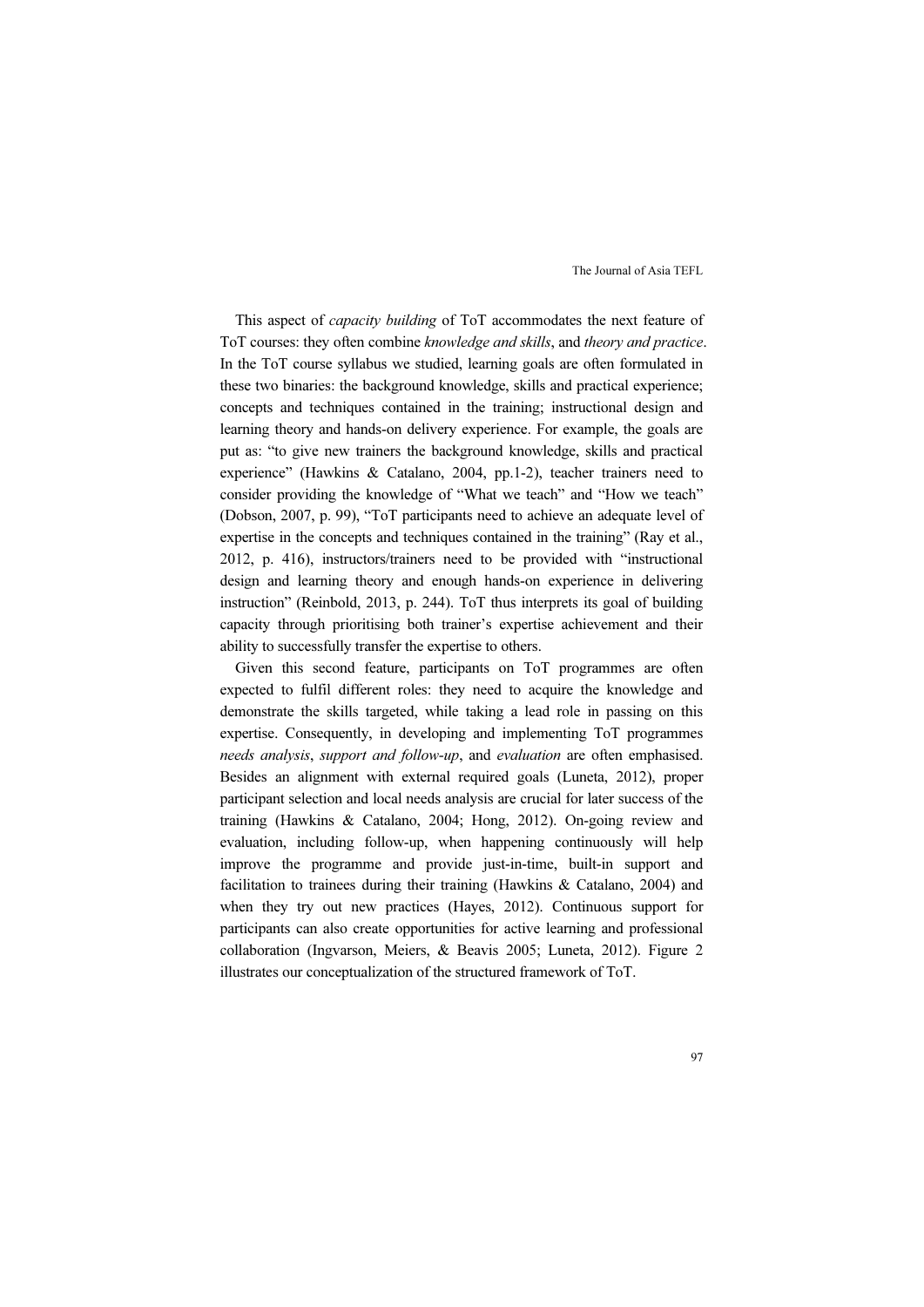

Figure 2. Three interconnected elements of ToT programmes

### The Two PToT Programs in Viet Nam: Insider Perspectives

Both programmes recruit their participants from universities. P1 does not have clear criteria for participant selection – only "university teachers", while P2 recruits participants based on considerations of their teaching competences and experience in teacher training and primary education.

While P2 follows a slightly more integrative approach in presenting core contents, both P1 and P2 are structured in line with the key domains of Viet Nam's English Teacher Competencies Framework (officially approved in 2012), and they cover the following areas: Young Learner Learning and Teaching Methodology, Professional Development for primary English teachers, and also a Teaching Practicum at a local primary school. The main modes of delivery are group-based activities, short lectures, demonstrations, and practice sessions. Participants' reflective learning is encouraged through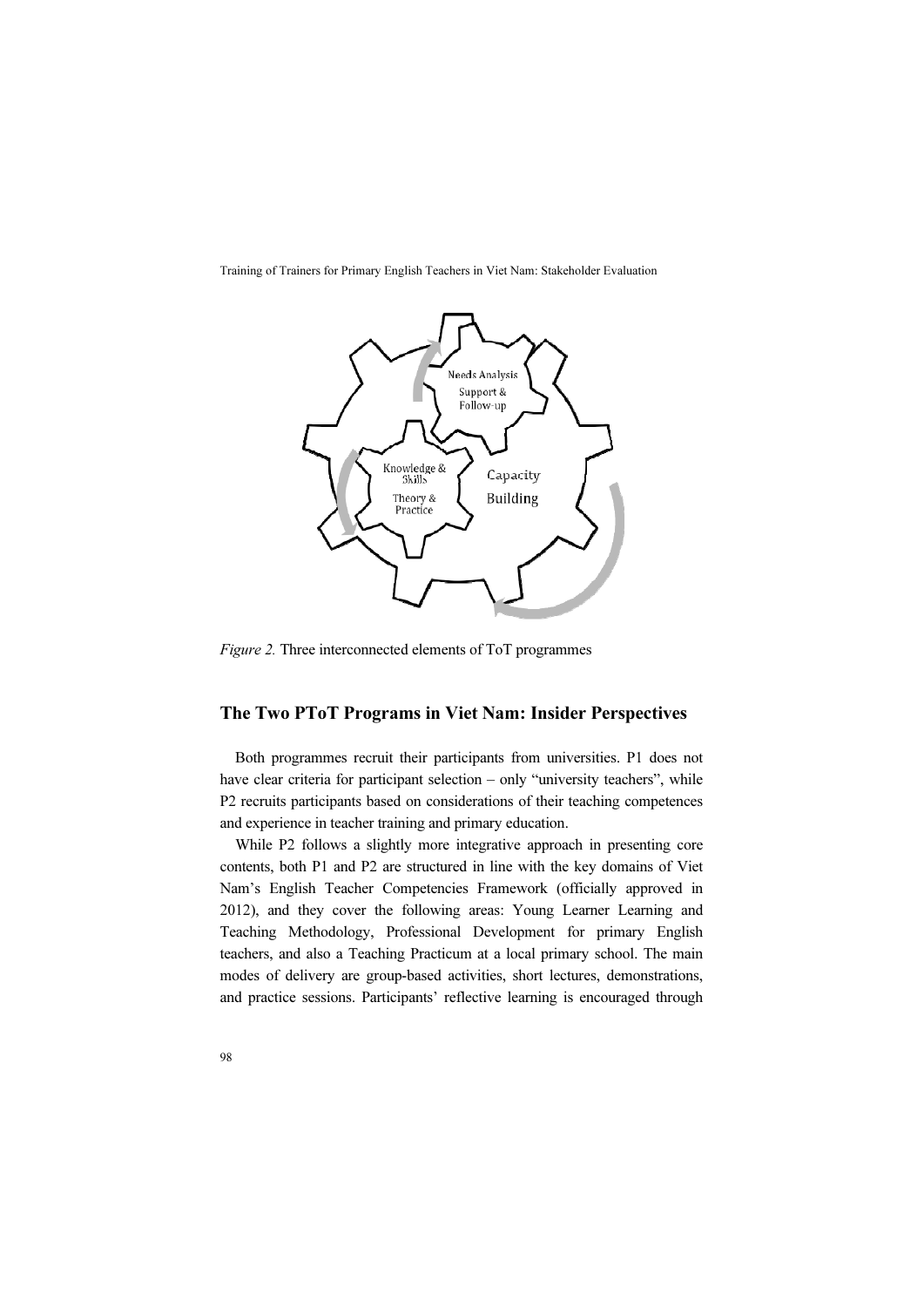discussions and journal writing. There is however very little explicit content on workshop design and delivery skills and almost nothing about adult learning theory in the syllabus. The cascade happens mostly through observation in both courses, participants observe key trainers delivering the workshops, and in P2 the cascade is through the orientation session where key trainers share their practical experiences before the participants try out what they have learnt. P2 also has more follow-up support for participants through occasional trainingroom observation by key trainers.

To find out what participants think about the courses, nine participants who attended either P1 or P2 were interviewed. The four questions asked focus on before and *after* the PToT participants had the training: 1) What knowledge and skills in this area they already had before the training? 2) What do they think they need and expect to have before the training? 3) How do they think their needs were met *after* the training? 4) What are the challenges they had when they delivered their own workshops? Information obtained from Questions 2 and 3 will reveal participants' subjective evaluation, while Questions 1 and 4 provide objective insights which complement findings from Questions 2 and 3 in assessing how the courses have satisfied their needs.

## The PToT Participants before the Training: Limited Experience, Great Expectations, and Simple Realisation Approach Preference

All nine PToT participants are university English teachers of four to 14 years' experience. Most have some knowledge of primary education and firsthand experience teaching English to young learners, but mainly obtained informally, e.g., from their experience working as part-time primary teachers in private language schools or through their small talk exchanges with the teachers of their children. Four participants have attended several short courses and workshops on TEYL provided by their private schools, the British Council or international publishers. Only three participants have some experience working with primary teachers but mostly on English proficiency.

The participants expressed their needs before they started the course: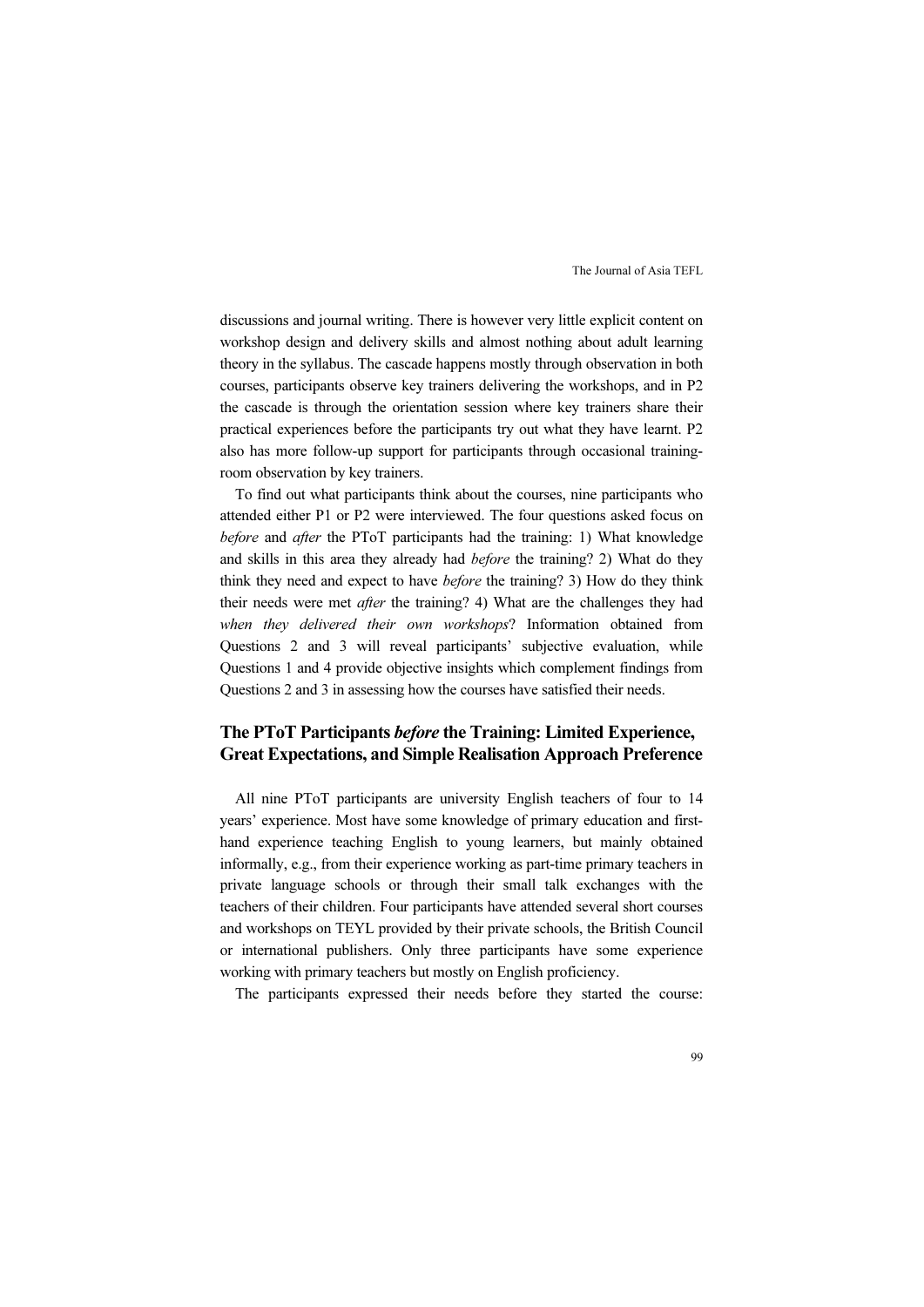acquiring the content knowledge of TEYL, learning how to design workshops which meet the needs of primary teachers, getting the knowledge and skills of teaching and assessing adult learners, and learning about the reality of TEYL in Viet Nam. Examples of their concerns are, "I need to know more about TEYL"; "I don't know what textbooks the teachers are using, so I will not be able to refer to them"; "The teachers will definitely be very different from each other, but I don't know what the differences will be like." They wished to be trained in a practical, learning-by-doing way ("Key trainers should use simple, non academic language"), and given materials support: "We need handy materials such as course outlines, slides, training manual or notes for trainers." They also hoped through PToT training they would be able to establish some collaboration with primary teachers for example through school visits.

Our data suggests that before starting PToT courses, although the participants did not have much experience in teacher training and in TEYL they started to anticipate the challenges and difficulties once they become trainers. If we think of the three prominent characteristics of ToT discussed earlier, it can be seen that the needs they identified are about building their capacity as a trainer with adequate expertise in both knowledge and skills. They also anticipated that learning about their target trainee audience – the primary teachers, would be among the priorities. They, however, wanted a simple approach: they showed little interest in theory and preferred hands-on with a rather 'spoon-feeding' approach of support.

## The PToT Participants after the Training: Course Satisfaction and Actual Challenges

The overall evaluation of the interviewees about the PToT courses is positive. The most highly satisfied point is how their knowledge of TEYL has been improved. Participants reported that they were able to re-organise their TEYL in a more systematic way ("I have a better picture."); they got the knowledge of TEYL from theory and practice ("I like the way the theory was translated into concrete techniques.") Thanks to some school visits during the training they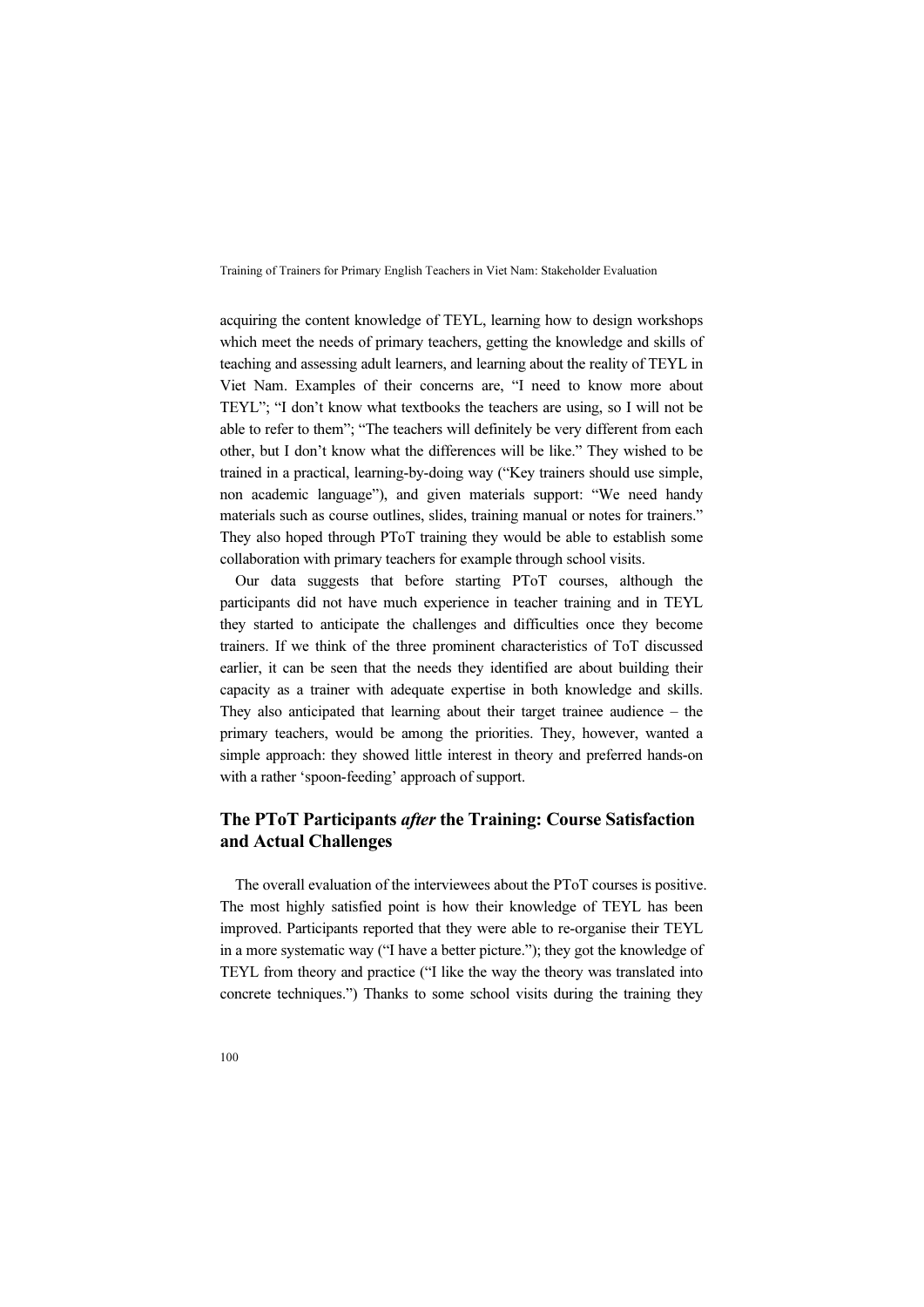started to have a better view of primary English teaching. They liked key trainers delivery methods especially when key trainers clearly explained the course contents and discussed ways of delivering each module, the problems that could arise and how they might be solved. The participants also enjoyed being consulted by key trainers on the course design and contents (the modification was mostly simplifying).

What the PToT participants were not very satisfied with is theory content of the training, and consequently how to further transfer that content. They wished they better understood the theory, and wanted to be able to adapt theory in their own materials. They were not totally confident about training using some PToT modules since they did not understood them thoroughly ("some modules are still full of theories, theories like the ones in the methodology course books used to teaching university students"). They also felt they did not have the needed competences ("You yourself need to have some talents and creative minds to teach teachers how to use songs, stories and poems").

About the problems or difficulties in their own training sessions after the PToT courses, most of the interviewees expressed concerns about their lack of knowledge of the primary teachers. "Some teachers have quite low proficiency level. We had to use Vietnamese." However, it turns out that the reason why primary teachers were not interested is not only because of their low level. One interviewee from Ho Chi Minh City said during her workshop her teachers "left the training room" because they claimed they had already attended a similar course. The pressure to pass the proficiency course (which runs parallel with TEYL course) is also a reason why the teachers undervalue the training. These disappointments cause a "low level of motivation of both the trainers and the teachers." The interviewees also described their difficulties in designing and delivering the workshops. They thought their materials were still too theoretical and 'bookish' to the teachers they train. One interviewee said some teachers came up to her in her workshop saying, "Trainer, what you're teaching us works only in the book. You can hardly do it that way in reality." How to work with adult learners is also what the interviewees find challenging: "The training classes were too large with mixed learners: young and old, enthusiastic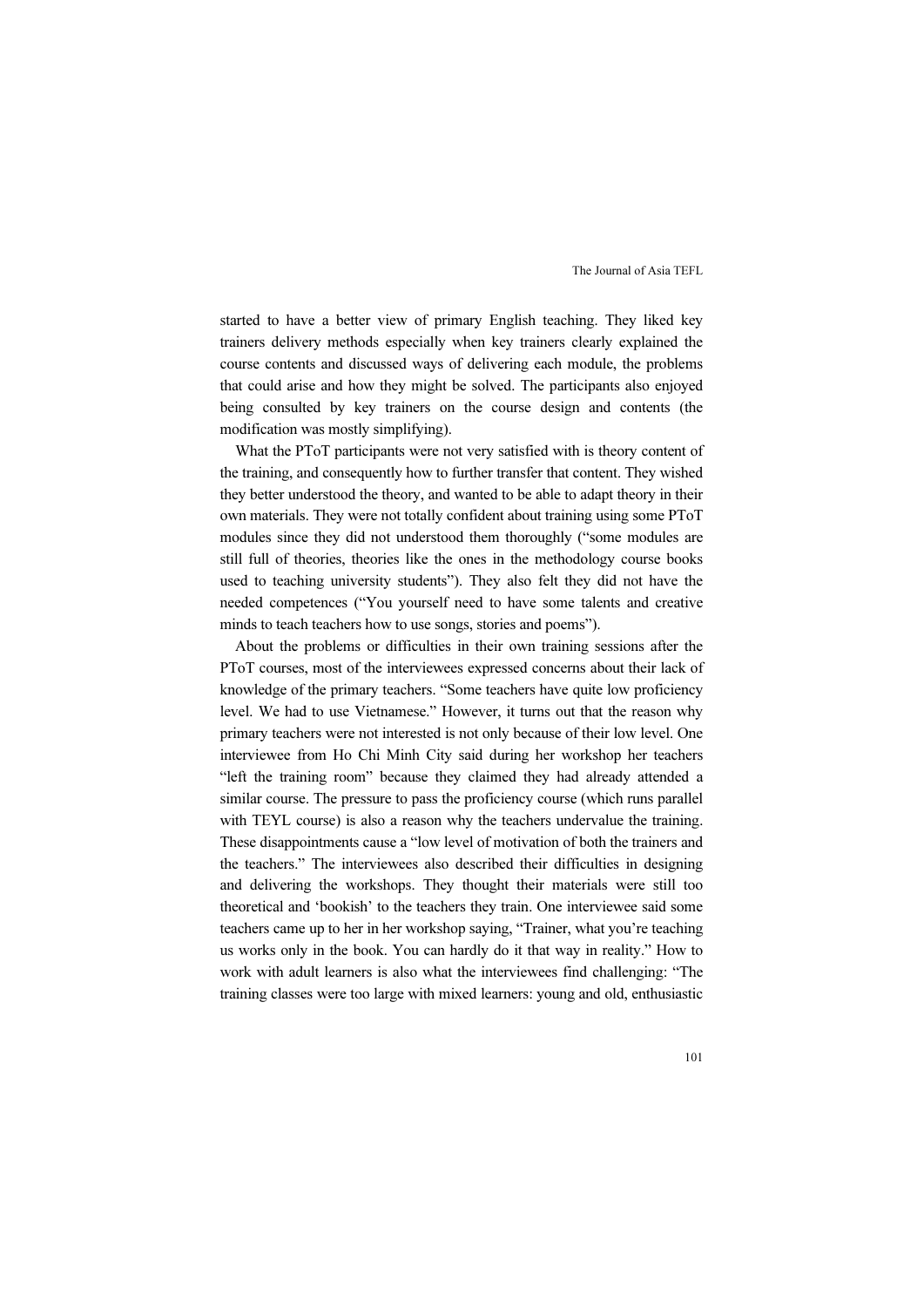and unwilling, experienced and inexperienced, active and inactive." The interviewees also expressed their disappointment about the lack of follow-up support for teachers: "There were no follow-up activities so we don't know if the teachers could apply and were allowed to apply these innovative methods into their own teaching."

### Evaluation Analysis

Despite the satisfaction with the two programmes expressed by the participants, there remain several issues that need to be considered to further improve the two courses.

In terms of PToT capacity building, active learning and reflective activities applied in the two courses did enable participants to develop themselves professionally, and this can be one of the main factors leading to participants' successful acquisition of TEYL knowledge. It seems that, however, the two programmes prioritise developing participants' TEYL field of knowledge above their teacher training expertise. This is similar to the belief that often instructors and trainers do not have enough formal training on course delivery and design (Reinbold, 2013).

Our analysis shows that the 'training-the-trainer' content in P1 and P2 mostly interpreted itself following the 'learning-by-doing' principle with participants observing and experiencing the training provided by key trainers. 'Learning-by-doing', however, may not be sufficient since participants need to understand the theory basis to be independent trainers (Reinbold, 2013). Although the participants were satisfied with this simple, practical approach, they also appreciated it when key trainers explained how each module worked. The data indicated that the challenges mentioned the most are how to cascade knowledge to primary teachers. Such problems as the lack of knowledge about the primary teachers trained and the difficulties managing and motivating teachers could be avoided if participants were provided with knowledge of adult learning as well as designing and delivering skills e.g. needs analysis and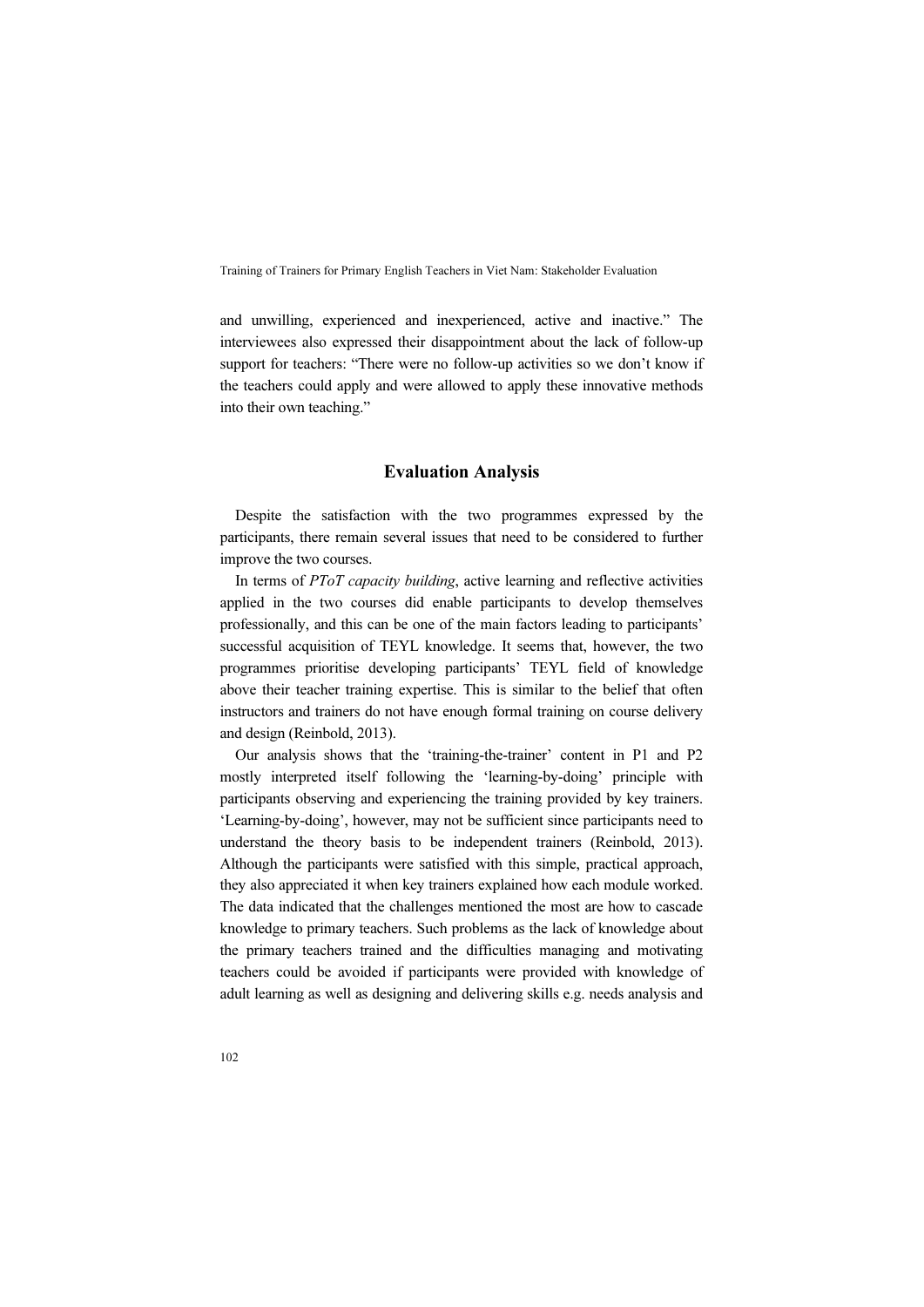(training) class management. In addition to the use of informal training techniques such as experience sharing opportunities as seen in P2, workshop design and delivery theory and practice should be provided more explicitly and formally so that participants can really 'own' these skills.

Regarding content structure, at present much emphasis is on hands-on, practical knowledge of TEYL and little on theory including TEYL theories and instructional design and learning theory. Although this fulfils participants' expectations for a "simple, non-academic" approach, it is noticeable that they also requested ready-made handouts, slides, and notes. In our case this could mean a low confidence of participants in becoming trainers. Nevertheless, although a hands-on approach with little theory could be helpful when participants need to transfer the knowledge to teachers, as trainers, they do need solid theoretical basis in order to independently train others. Theory in teacher education, if well sense-made, allows teachers' knowledge to be understood and acted on within the context of real teaching (Johnson, 1996). Likewise, relevant conceptual knowledge will enable trainers to be flexible in diverse training situations. In other words, in ToT, future trainers need to be provided with not only the fish but the fishing rod as well (Vu, 2012).

The data collected in this study reflects the findings of other studies (Hayes, 2012), suggesting that there is a mismatch in perspectives between key trainers and trainers, and also between trainers and teachers related to prior capability and classroom needs. It seems that P1 and P2 have been developed based on the common belief that Vietnamese primary teachers have a very low level of methodology expertise and seldom have professional development opportunities. Our survey and the participants' feedback show that the reality is more complex given the urban-rural gap. Needs analysis is therefore crucial for both PToT programs and primary teacher training programs. Although P1 and P2 were designed based on situation analysis, a more significant part of the content should be on primary teacher training. Proper needs analysis might also help key trainers and trainers to map out their courses with other CPD activities while keeping themselves updated in the field of contemporary primary English teaching and primary teacher education.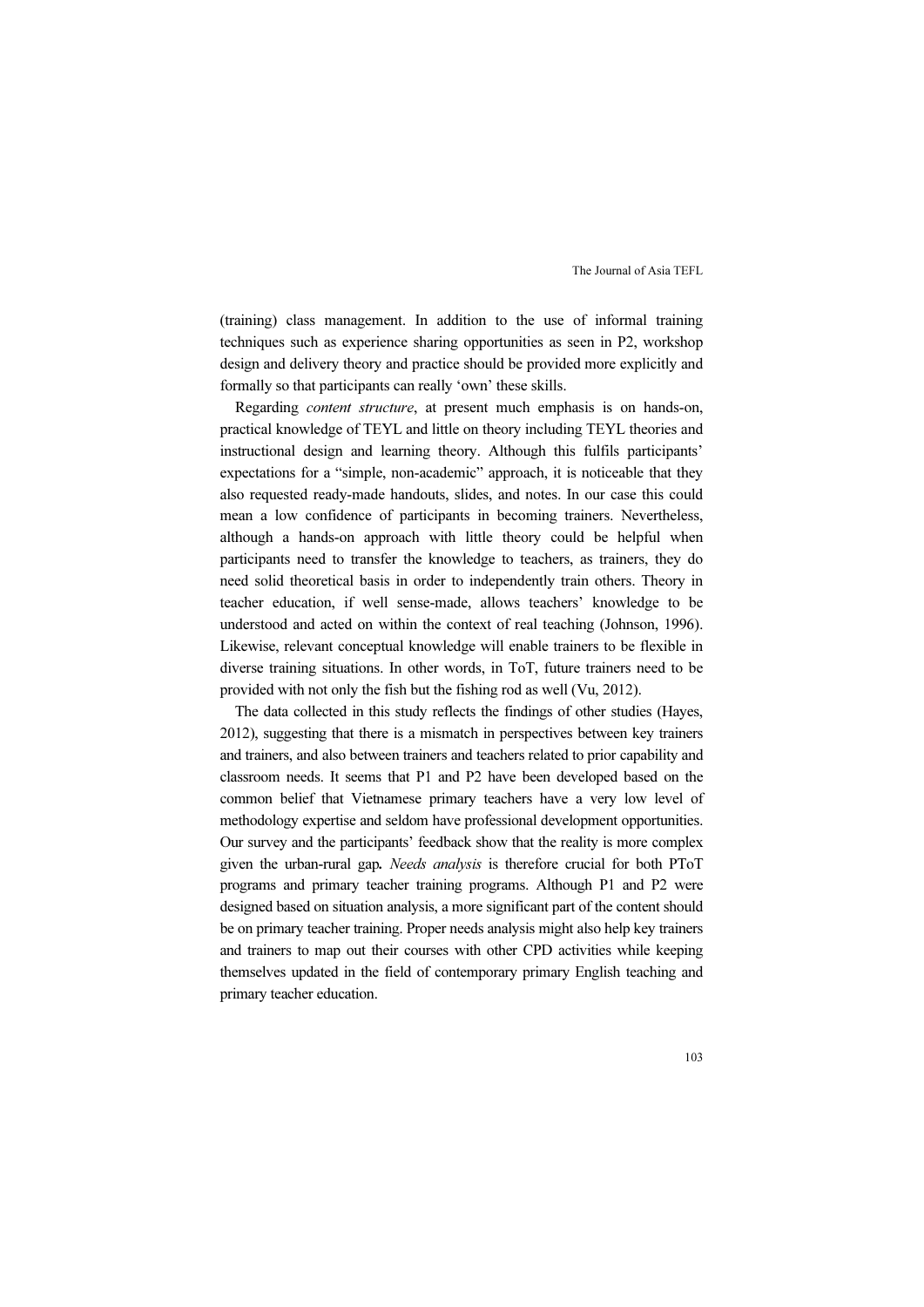Also, this study has indicated that sustainable follow-up is an area that needs to be enhanced. In-school follow-up is crucial in maximising the impact of teacher training (Hayes, 2012) and this can also apply to teacher trainer training. Our findings show that follow-up needs to be included in the design of ToT courses so participants can learn about and practice this expertise. Follow-up support activities for trainers as seen in P2 (training observation) should be expanded. Professional networks and community for ToT participants once they have become trainers could also be another option.

#### Concluding Remarks

The findings from our study suggest that the two ToT programs to train the trainers for primary English language teachers currently implemented in Viet Nam have overall been able to meet the needs of their participants especially in terms of TEYL knowledge. The two programs have also paid attention to ways to transfer this knowledge to the participants through a reflective and interactive approach. However, our analysis also shows that the programs at the present seem to view their participants as learners rather than future trainers. A hands-on, learning-by-doing approach proves to be effective in visualising the knowledge of training, but in the long run, a more explicit focus on trainer competences and skills will be more sustainable. Contents including adult learner and learning theories, course design, and training delivery could therefore be a suggestion for the future revision of these programs. Also, the design and implementation of these programs may also take into account the diverse realities of primary English teaching and learning in Viet Nam so that both ToT trainers and participants can adjust their training to the corresponding target training contexts. These constant reflections will no doubt contribute in many ways to the realisation of the country's large scaled plan on primary English teachers training and education currently and in the coming years.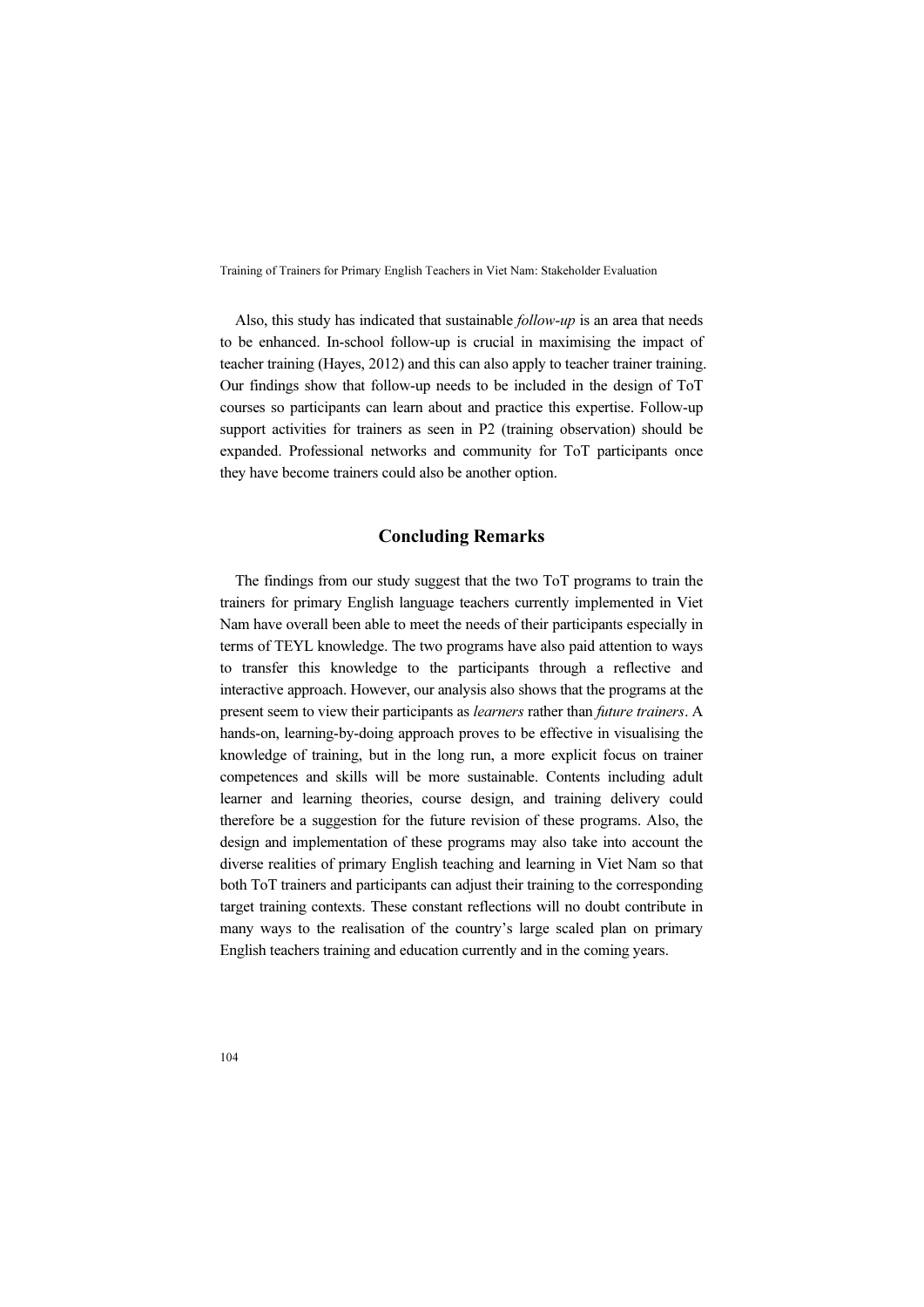## The Authors

Mai Trang Vu has extensive experience working as a lecturer and academic manager at the Faculty of English Language Teacher Education, ULIS, Viet Nam National University. She holds an MA ELT from The University of Nottingham, UK and is now undertaking her PhD at Umeå University, Sweden. Her current research interests include teacher education, teacher professionalism and higher education management.

Department of Language Studies Umea University, 901 87 Umeå, Sweden Phone: +46 907866760 Email: trang.vu@umu.se

Thuy Thi Thanh Pham has been a senior lecturer at Faculty of English Teacher Education, ULIS, Viet Nam National University since 1989. She received her master degree in TEFL from Viet Nam Minister of Education and Training in 2001. Her main research interests include teacher education, culture and language studies, creative writing and teaching English for Young Learners.

Faculty of English Language Teacher Education University of Languages and International Studies, Viet Nam National University, Hanoi, Viet Nam Phone: +84 989131406 Email: thuyptt1967@vnu.edu.vn

#### Acknowledgement

The authors would like to thank Professor Janet Enever, Umeå University, Sweden and the two anonymous reviewers for their insightful comments on an earlier version of this article.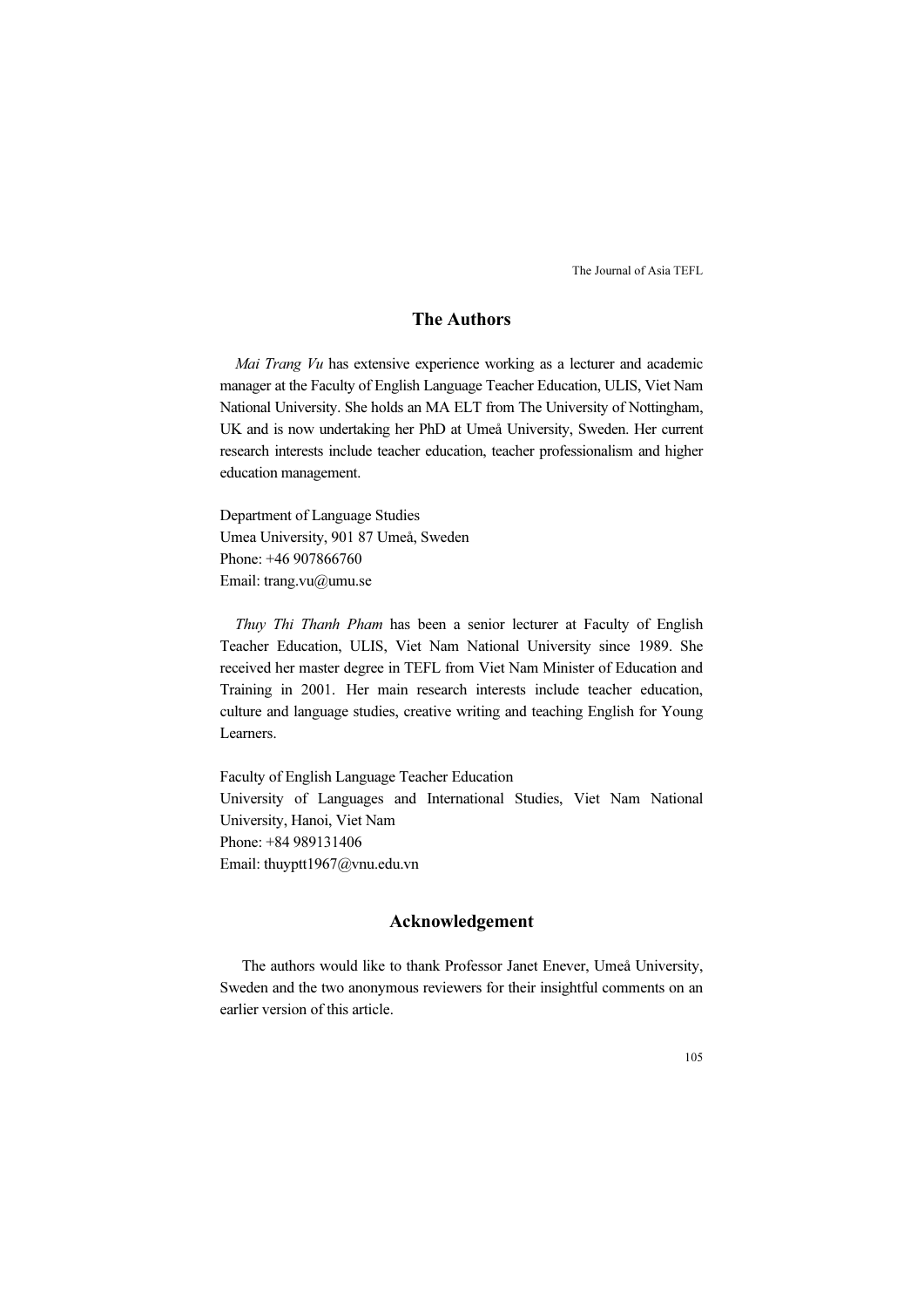#### References

- Alderson, J. C., & Scott, M. (1992). Insiders, outsiders, and participatory evaluation. In J. C. Alderson & A. Beretta (Eds.). Evaluating Second Language Education, (pp. 25-57). Cambridge: Cambridge University Press.
- Cohen, L., Manion, L., & Morrison, K. (2011). Research Methods in Education. London and New York: Routledge.
- Dobson, M. (2007). Training the trainers. Anaesthesia, 62(1), 96-102.
- Government of Viet Nam, Decision 1400/QĐ-TTg 30 September, 2008 on the Approval of the Project "Teaching and Learning Foreign Languages in the National Education System, Period 2008-2020".
- Hayes, D. (2012). Mismatched perspectives: In-service teacher education policy and practice in South Korea. In C. Tribble (Ed.) Managing Change in English Language Teaching: Lessons from Experience, (pp. 47-60). London: British Council.
- Hawkins, J. D., & Catalano, R. F. (2004). Training of trainers. Communities that care. Trainer's guide. Available at Social Development Research Group, University of Washington. Retrieved from http://www.sdrg. org/ctcresource/Training%20of%20Trainers/Trainer%20Guide/TOT\_ TG\_Pre-Training%20Information.pdf
- Hong, L. (2012). Making it work: A case study of a teacher training programme in China. In C. Tribble (Ed.) Managing Change in English Language Teaching: Lessons from Experience, (pp. 143-146). London: British Council.
- Ingvarson, L., Meiers, M., & Beavis, A. (2005). Factors affecting the impact of professional development programs on teachers' knowledge, practice, student outcomes & efficacy. Education Policy Analysis Archives. 13(10), 1-20.
- Johnson, K. E. (1996). The role of theory in L2 teacher education. TESOL Quarterly, 30(4), 765–771.
- Kiely, R. (2012). Designing evaluation into change management process. In C.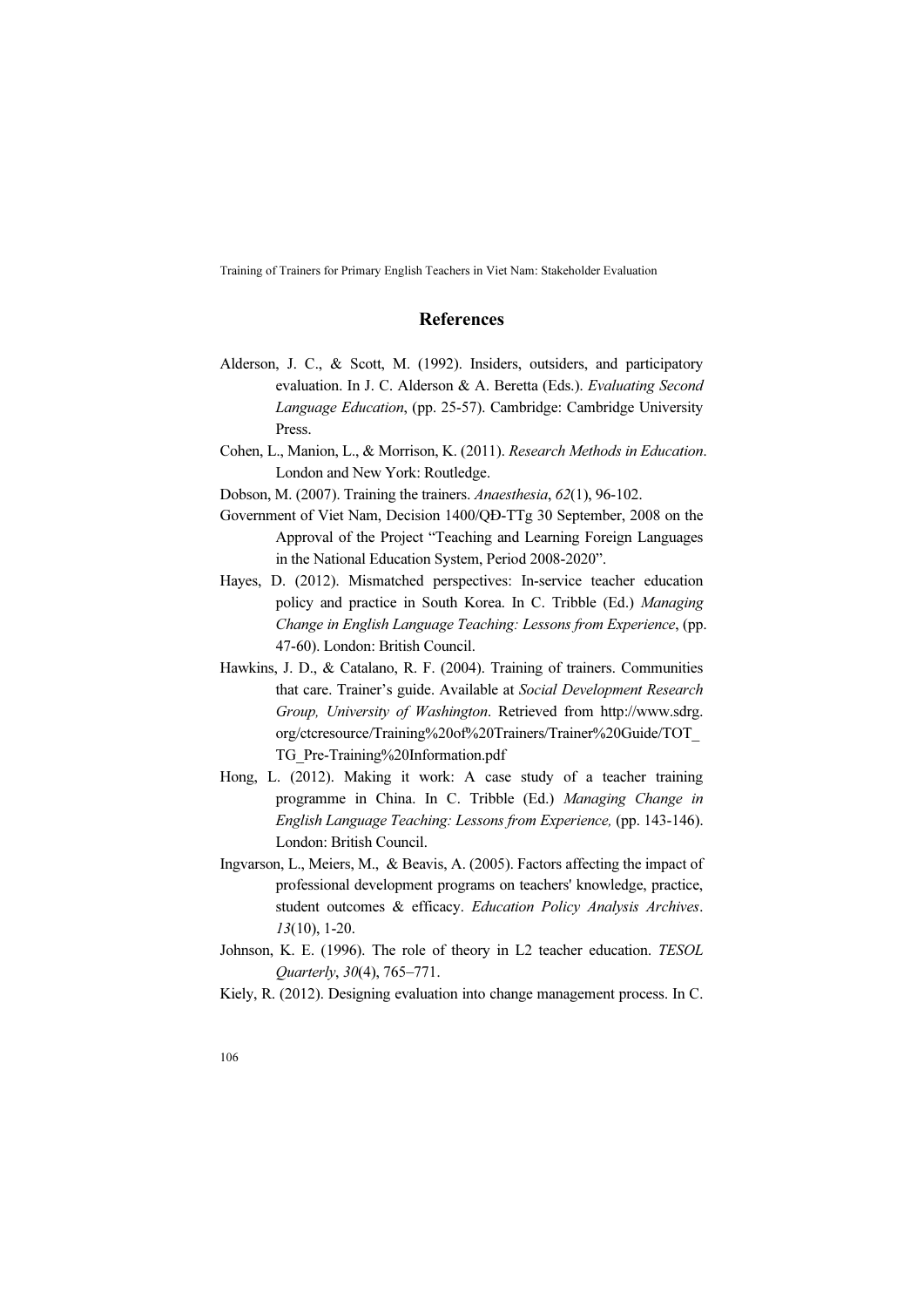Tribble (Ed.) Managing Change in English Language Teaching: Lessons from Experience, (pp. 75-90). London: British Council.

- Khalifa, H., Nguyen, H. T. A., & Walker, C. (2012). An investigation into the effect of intensive language provision and external assessment in primary education in Ho Chi Minh City, Viet Nam. Cambridge ESOL: Research notes. 50, 8-19.
- Le, T. T. L., Nguyen, K. D., & Huynh, X. N. (2014). Dạy Tiếng Anh cho học sinh tiểu học tại tỉnh Tiền Giang - Vai trò của Thời khoá biểu và môi trường học tập. (The role of timetable arrangement and learning environment in primary English teaching in Tien Giang). Tạp chí Khoa học DHSP TPHCM) Hochiminh City University of Pedagogy Journal. 59, 60-69.
- Le, V. C., & Barnard, R. (2009). Curricular innovation behind closed classroom doors: A Vietnamese case study. MacQuarie University Prospect Journal, 24(2), 20-33.
- Luneta, K. (2012). Designing professional development programmes for teachers: A literature review. Africa Education Review, 9(2), 360-384.
- Nguyen, L. (2007). Challenges for primary education in the teaching and learning foreign languages in Viet Nam. In Primary Innovation Regional Seminar: A Collection of Papers, (pp. 53-60). British Council.
- Nguyen, N. H. (2013). National Foreign Languages 2020 Project. Presentation at Higher Engineering Education Alliance Conference, Viet Nam 2013. Retrieved from http://heeap.org/sites/default/files/ National% 20Foreign%20Languages%202020%20Project%20Presentation%20at %20VietNam%20Engineering%20Education%20Conference.pdf.
- Pham, L. A. (2011). Formative assessment in primary English classroom in Viet Nam. In P. Powell-Davies (Ed.), New Directions: Assessment and Evaluation - A Collection of Papers (pp. 33-38). British Council.
- Ray, M. L., Wilson, M. M., Wandersman, A., Meyers, D. C., & Katz, J. (2012). Using a training-of-trainers approach and proactive technical assistance to bring evidence based programs to scale: An operationalization of the interactive systems framework's support system. American Journal of